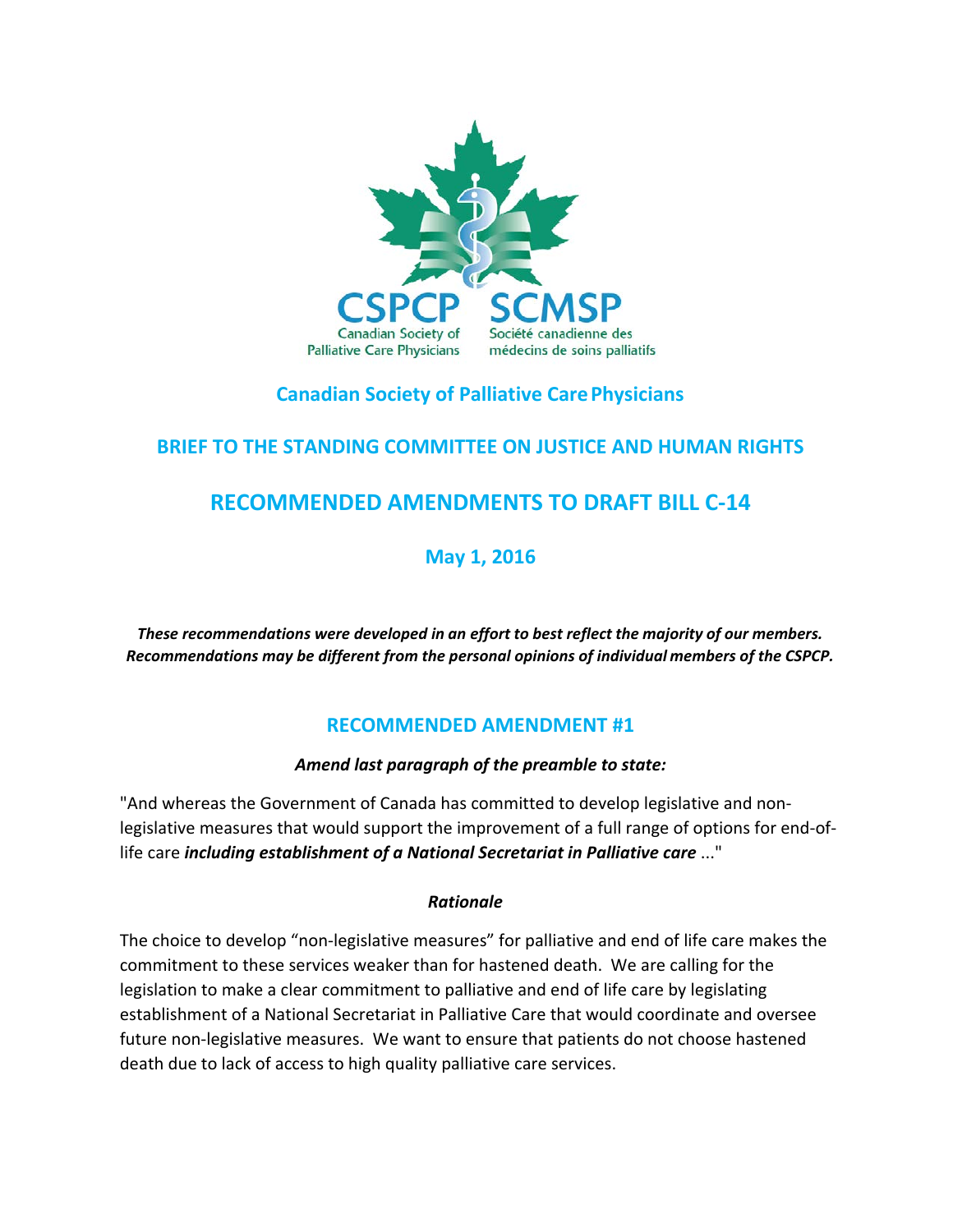The National Secretariat would be the appropriate body to:

- Establish a national strategy on palliative care to ensure consistency and access to palliative care throughout Canada. The concrete suggestions in [The Way Forward,](http://www.hpcintegration.ca/media/60044/TWF-framework-doc-Eng-2015-final-April1.pdf) the Canadian Medical Association's ["National Call to Action on Palliative Care"](http://www.casn.ca/wp-content/uploads/2015/05/Palliative-Care-Report-ENG-ONLINE.pdf) and the Canadian Cancer Society report ["Right to Care: Palliative Care for all Canadians"](https://www.cancer.ca/%7E/media/cancer.ca/CW/get%20involved/take%20action/Palliative-care-report-2016-EN.pdf?la=en) could serve as a blueprint for the National Secretariat to implement a national strategy on palliative care.
- Set clear national standards and accountabilities including accreditation
- Gather consistent and ongoing data regarding access and quality indicators
- Set and monitor standards for the education of all health care providers in appropriate skills in advanced care planning and in a palliative approach to care
- Create supports for patient and family caregivers including quality information about palliative care services, advance care planning tools, income support and job protection
- Develop a national funding plan to transition care from acute care hospitals to more community provision of an integrated palliative care approach
- Advise on a national public education campaign around advanced care planning, palliative care and demystifying death and dying

Our Canada Health Act states that all Canadians should have universal, comprehensive access to care. This should include access to high quality palliative care. This is currently not the case.<sup>i</sup> As we legislate the right to hastened death, we need to legislate a right to palliative care.

## **RECOMMENDED AMENDMENT #2**

#### *Amend section 241.2(1) (d) "Eligibility for medical assistance in dying" to state:*

241.2(1) A person may receive medical assistance in dying only if they meet all of the following criteria:

(d)they have made a voluntary request for medical assistance in dying that, in particular, was not made as a result of external pressure *or lack of access to services required to address the root cause(s) of the request; including but not limited to palliative care, chronic pain care, and geriatric ca***re.** 

*(Note: Criteria a, b, c, and e remain unchanged)*